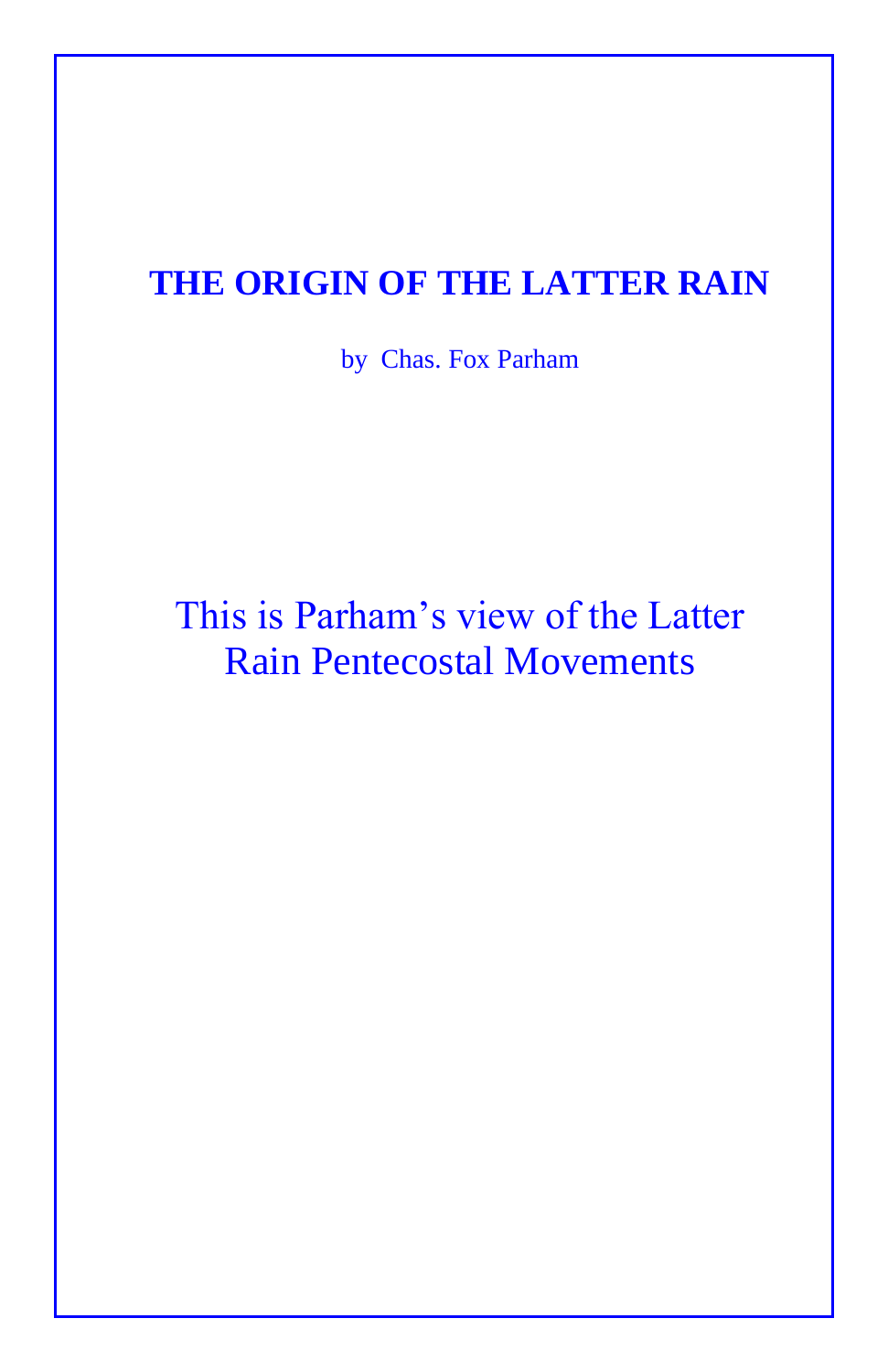## **THE ORIGIN OF THE LATTER RAIN**

by Chas. Fox Parham The story of the Origin of the Original Apostolic or Pentecostal Movements.

In the year 1898 and 1899 I was pastor of the Apostolic congregation located at 4th and Jackson Street, Topeka, Kansas. Composed largely of some of the best people in the city, who believe in a known-so conversion, holiness of heart and life, the healing of the body and the soon coming of the Lord.

In connection with our congregation we had a large healing, and mighty miracles were wrought in the name of the Holy child Jesus. Previous to this, I had been a holiness Evangelist after having left the Methodist Church, to get an opportunity to preach the above truths.

Having been a Holiness Preacher for some time, I was thoroughly grounded and rooted in the teaching of Sanctification, as a second definite work of grace, and I would like to state right here, in the opening of this article that for years no Apostolic, Pentecostal or Full Gospel preacher dared to open his mouth to dispute the doctrine of a second work of grace. Neither do I believe that any one can receive the real Baptism of the Holy Spirit without being first definitely Sanctified.

 In the spring of 1899, I was led to visit various religious Institutions seeking to find any deeper truths than we were then preaching and enjoying. For years Sanctification had been called the Baptism of the Holy Spirit, or the same thing as taught in the 2nd. chapter of Acts. Then from Stephen Merritt of New York City, Dr. Gordon of Boston and Dr. Keene of the Methodist church, we learned of the precious anointing that abideth, which they all mistook for the Baptism of the Holy Spirit, and the Pentecostal outpouring, but which afterward proved to have been only the marvelous anointing that they received in the upper room when the doors was locked, and Jesus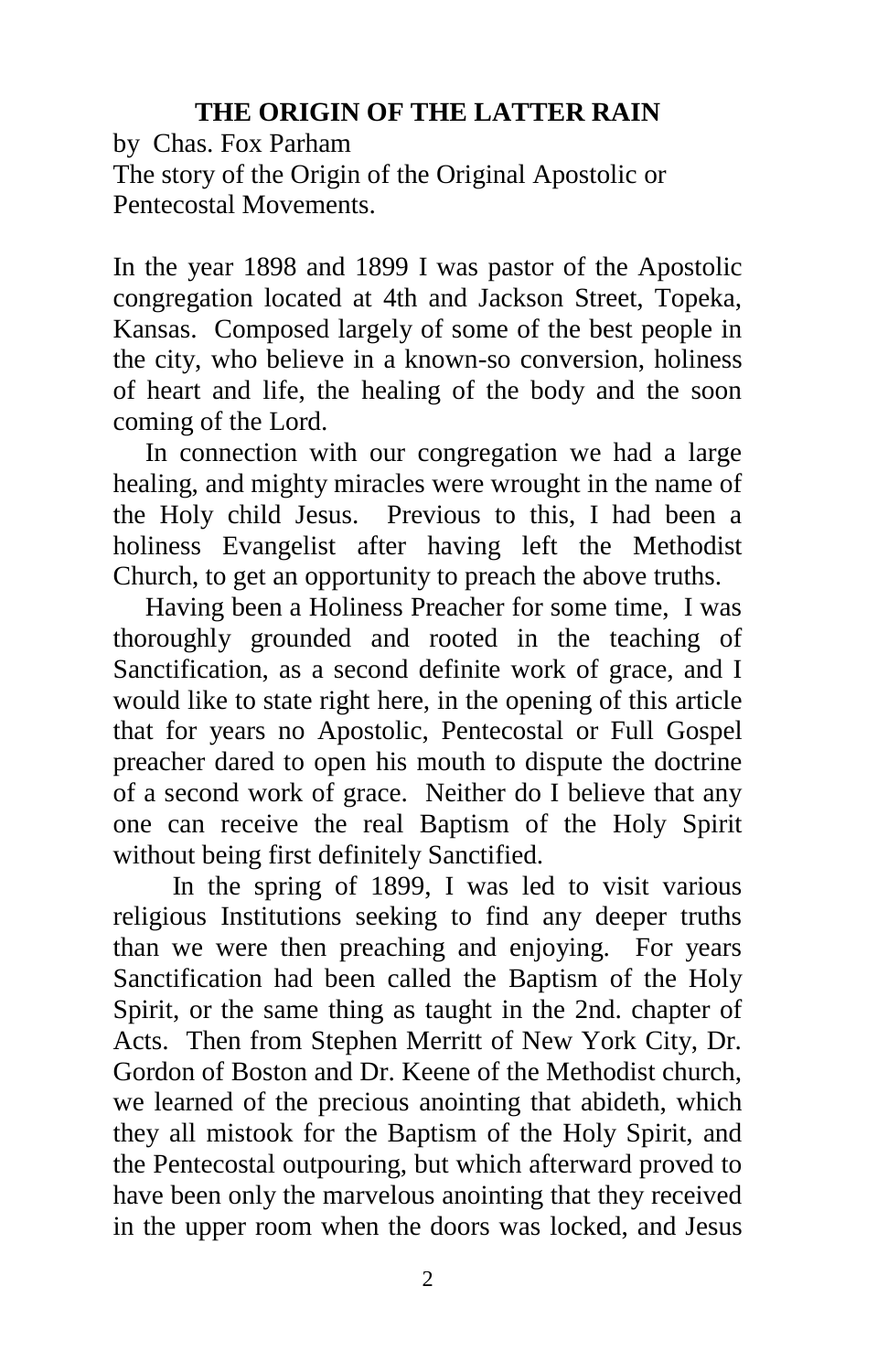came in unto them the first night after his resurrection. Thousands of Holiness people pressed into this new blessing, and rejoiced in an experience that was like an artesian well, ever bubbling within.

I had been among the number, but still hungry for something. I visited the Eye Opener Work conducted By Evangelist Kelly of Chicago, also the work of Dr. Dowie, who was still in Chicago, on Michigan Blvd, with an immense healing Home. Going eastward I visited Malons School in Cincinnati, examined the Christian Alliance Bible School at Shiloh, Maine conducted by Frank W Sanford, returning deep religious thought and activity. In all this trip I was convinced that people had been truly sanctified and anointed with the Holy Ghost, but still felt there was a mighty outpouring yet, for the church.

On arriving at Topeka, Kansas, my home, I found that two holiness preachers had stolen my work from under me and I was virtually set out in the street. A number of my friends urged me to start a training school for ministers and christian workers. After a series of miracles in which God wonderfully supplied the means we secured "Stone's Folly", a magnificent mansion, located a little over a mile west of Washburn College of Bethel, to which we invited all ministers and christians who were willing to forsake all. Sell what they had, give it away, and enter the school for study and prayer, where all of us together might trust God for food, fuel, rent and clothing. The purpose of the school was to fit men and women to go to the ends of the earth to preach "This Gospel of the Kingdom", Matt. 24. As witness to all the world before the end of the world, before the end of the age. Captain Tuttle, who with a few others of us, climbed to the topmost tower eighty seven feet from the ground, to dedicate that building. Above that building we saw a lake of fresh water,

 Our purpose in this Bible school was not to learn these things in our heads only but have each thing in the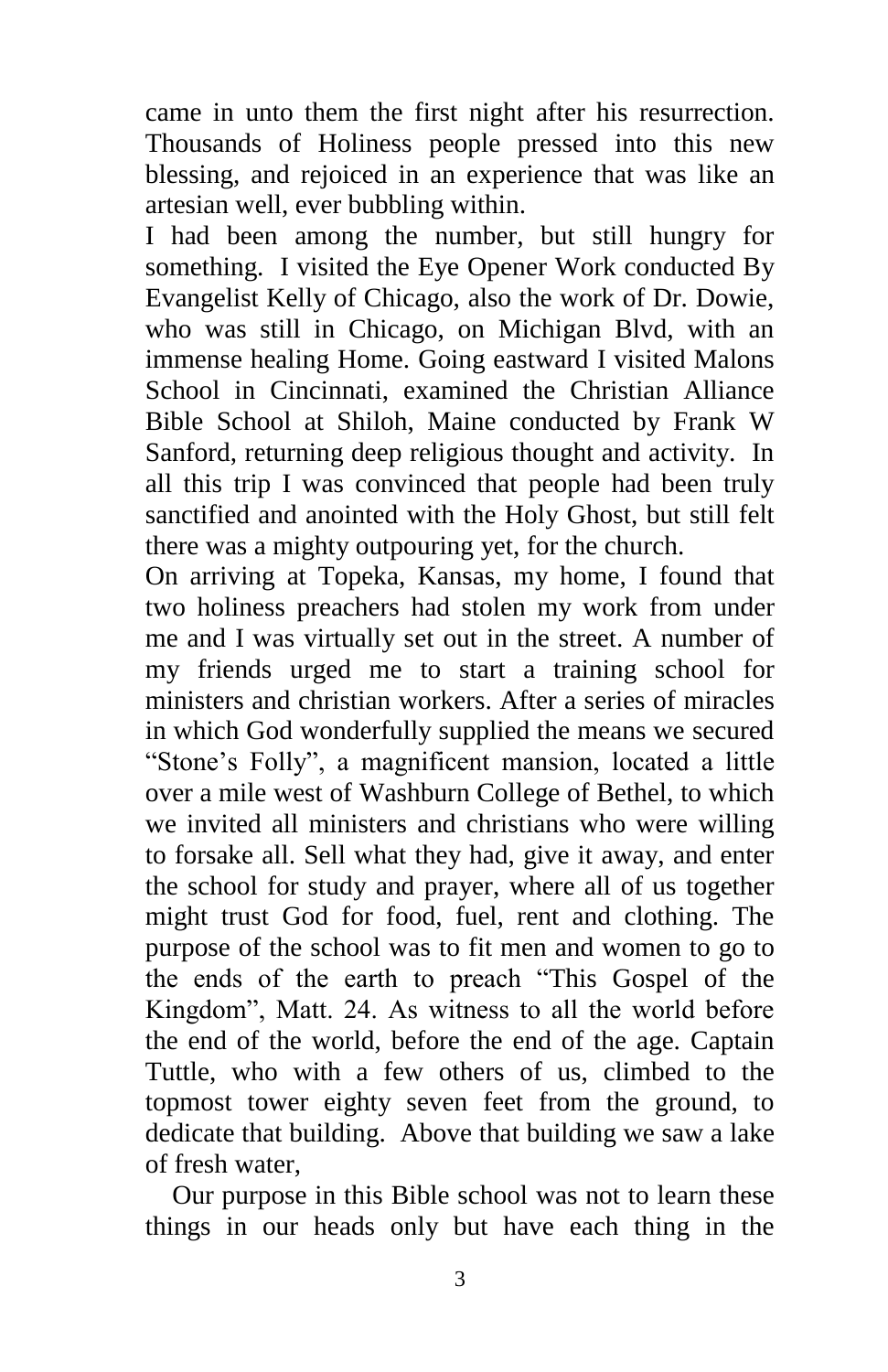scripture wrought out in our hearts, and that every command that Jesus Christ gave should be literally obeyed. No one paid board-or tuition, the poor were fed, the sick were entertained and healed, myself. and from day to day, week to week, month to month, with no sect or mission or known source of income back of us, God supplied our every need, and He was our all sufficiency in all things.

In December of 1899, we had our examination upon the subject of repentance, conversion, consecration, sanctification, healing and the soon coming of the Lord. We had reached in our studies a problem. What about the second chapter of Acts? I had felt for years that any missionary going to the foreign field should preach in the language of the natives. That if God had ever equipped his ministers in that way He could do it today. For if Balaam's mule could stop in the middle of the road and give the first preacher that went out for money a bawling out in Arabic, that anyone today ought to be able to speak in any language of the world if they had horse sense enough to let God use their tongue and throat. But still I believed that our experience should tally exactly with the bible, and neither Sanctification nor anoiting that abideth taught by Stephen Merritt and others tallied with the second chapter of Acts, and having heard so many different religious bodies claiming different proofs as evidence of their having the Pentecostal baptism, I set the students at work studying more diligently what was the Bible evidence of the baptism of the Holy Ghost. That we might go before the world with something that was indisputable because it tallied absolutely with the Word.

 Leaving the school for three days at this task, I went to Kansas City for three days services. Returning to the school on the morning preceding watch night services in the year 1900, at about 10;00 in the A.M.. I rang the bell calling all the students into the Chapel to get their report on the matter in hand. To my astonishment they all had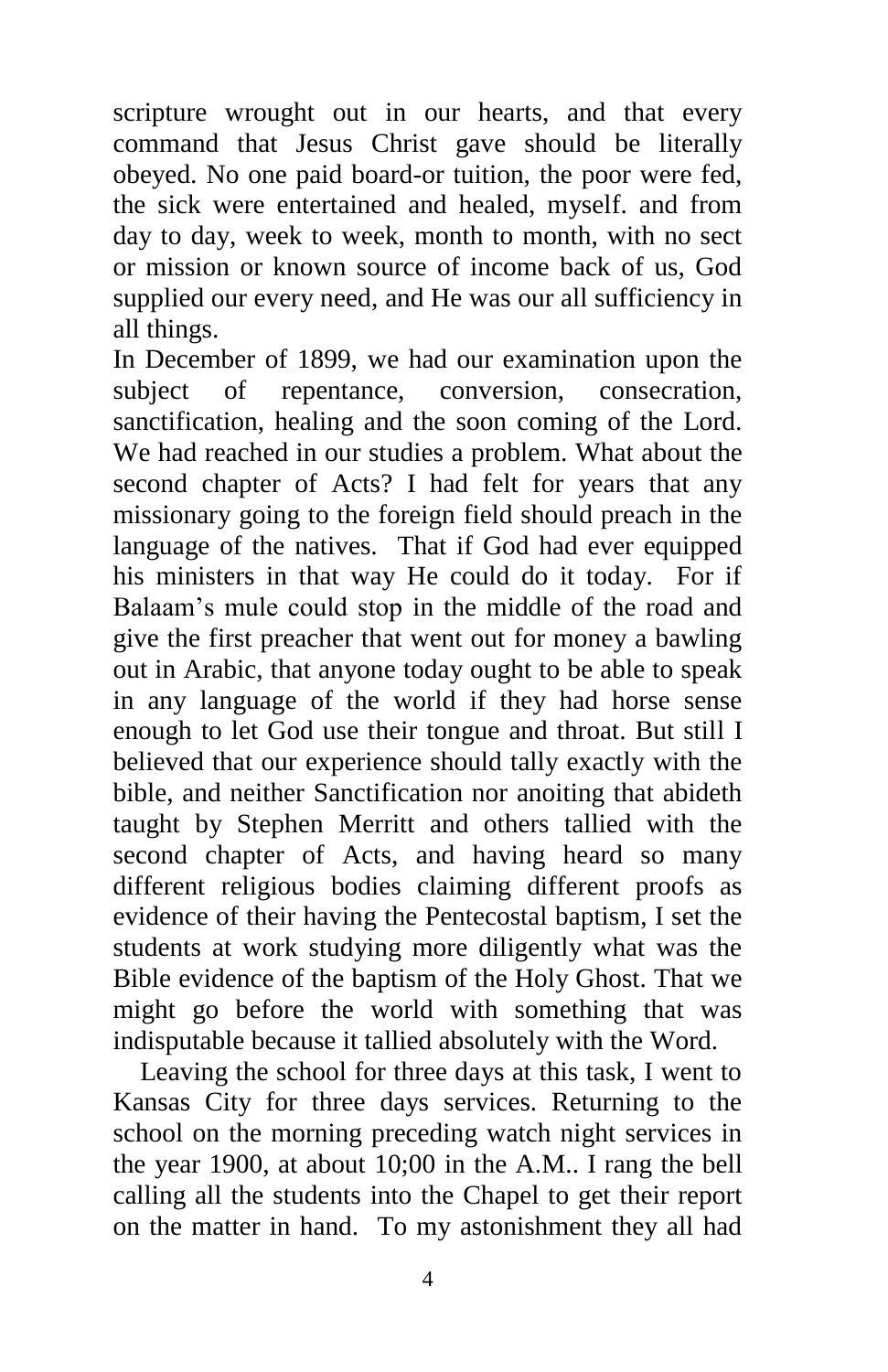the same story, that while there were different things occurred when the Pentecostal blessing fell the indisputable proof on each occasion was, that they spake with other tongues. About 75 people beside all the school were there. At 10;30 P.M. sister Agnes N Ozman, (now La Berge) asked that hands might be laid upon her to receive the Holy Ghost as she hoped to go to foreign fields. At first I refused, not having the experience myself. Then being further pressed to do it humbly in the name of Jesus, I laid my hands upon her head and prayed. I had scarcely repeated three dozen sentences when a glory fell upon her, a halo, seemed to surround her head and face and she began speaking in other tongues.

She spoke in the Chinese language and was unable to speak in English for three days. When she tried to write in English to tell us of her experience she wrote in Chinese, copies of which we still have in newspapers printed at that time. Seeing this marvelous manifestation of the restoration of Pentecostal power, we removed the beds from a dormitory on the upper floor, and there for two nights and three days we continued as a school to wait upon God. We felt that God was no respecter of persons and that what He had so graciously poured out upon one He would pour out upon all. On the night of Jan. 3rd. I preached at the Free Methodist church in the city of Topeka, telling them what had already happened and that I expected , on returning to the second floor to find more. Passing down a long hall to the upper room, I heard most wonderful sounds. The door was slightly ajar, the room was lit with only coal oil lamps, as I pushed open the door I found the room was filled with a sheen of white light above the brightness of the lamps, and twelve ministers who were in the school of different denoninations, were filled with the Holy Ghost, and speaking with other tongues. Some were setting and some were kneeling, others standing with hands upraised.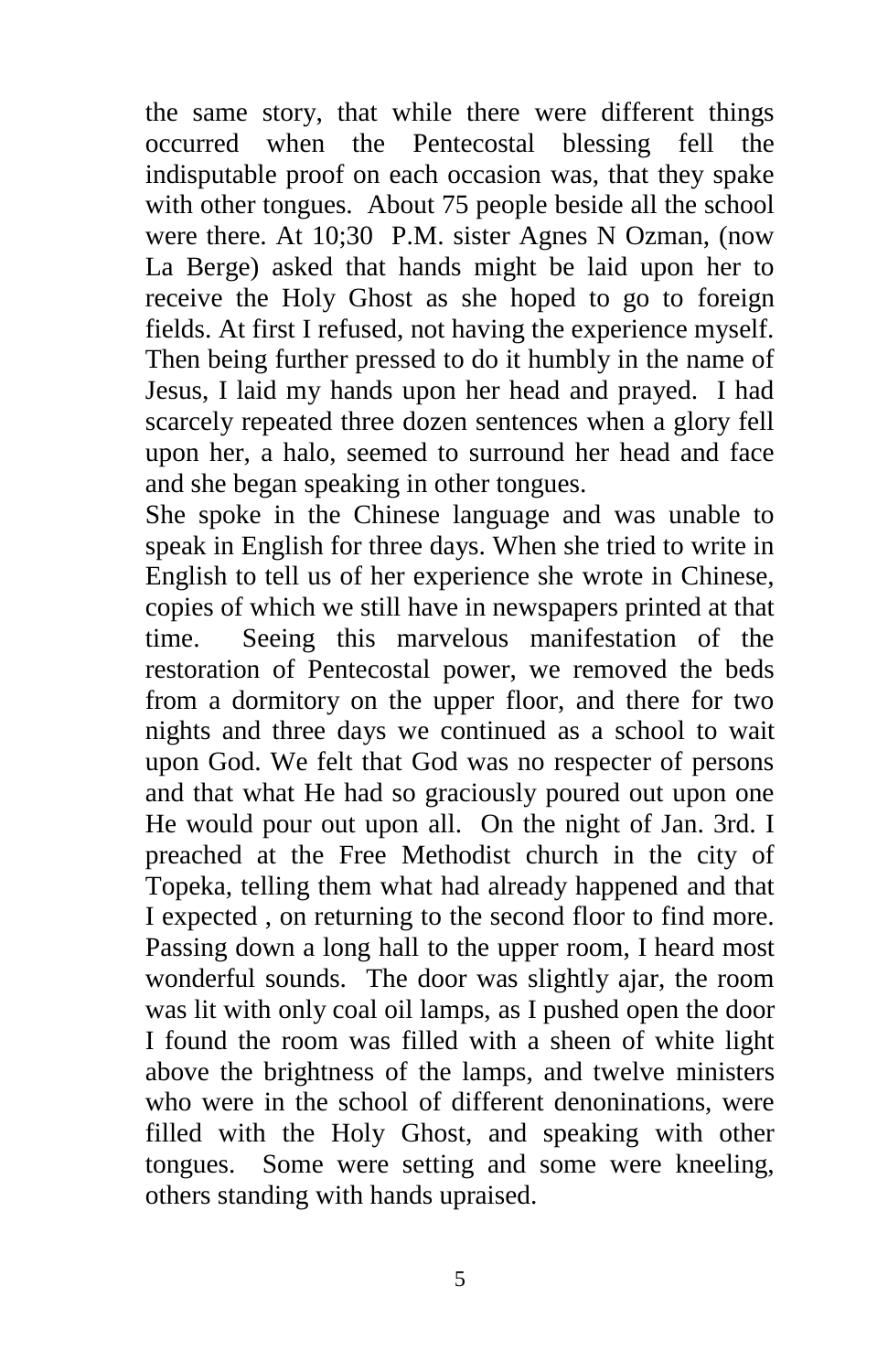There was no violent physical manifestation, though some trembled under the power of the glory that filled them.

 Sister Stanly, an elderly lady, came across the room as I entered, telling me that just before I entered tongues of fire were sitting above their heads. When I beheld the evidence of the restoration of Pentecostal power, my heart was melted in gratitude to God for what my eyes had seen. For years I had suffered terrible persecutions for preaching Holiness and healing and the soon coming of Jesus. I fell on my knees behind a table, unnoticed by those upon whom the power of Pentecost had fallen, to pour out my heart to God in thanksgiving. All at once they began to sing, "Jesus Lover of my Soul" in at least six different languages, carrying the different parts but with a more angelic voice than I had ever heard in all my life. After praising God for some time I asked Him for the same blessing. When He distinctly made it clear to me that He raised me up and trained me to declare this mighty truth, it, with all the persecutions, hardships, trials, slanders and scandal, that it would entail, He would give it to me. I said "Lord I will, if you will just give me the blessing."

Just a word; After preaching this for 26 years with all the persecutions I have been permitted to go through, misunderstanding and the treatment of false brethren, and knowing all that that blessing would bring to me, if I had the time and was back there again, I'd take the same way. No sooner was this miraculous restoration of Pentecostal power abroad, when we were besieged with reporters from the Topeka papers. Kansas City, St. Louis and many other cities sent reporters who brought with them professors of languages, foreigners, Government interpreters, and they gave the work the most crucial test.

One government interpreter claimed to have heard twenty Chinese dialects distinctly spoken in one night, but all agreed that the students of the college were speaking the languages of the world**,** and that with perfect accent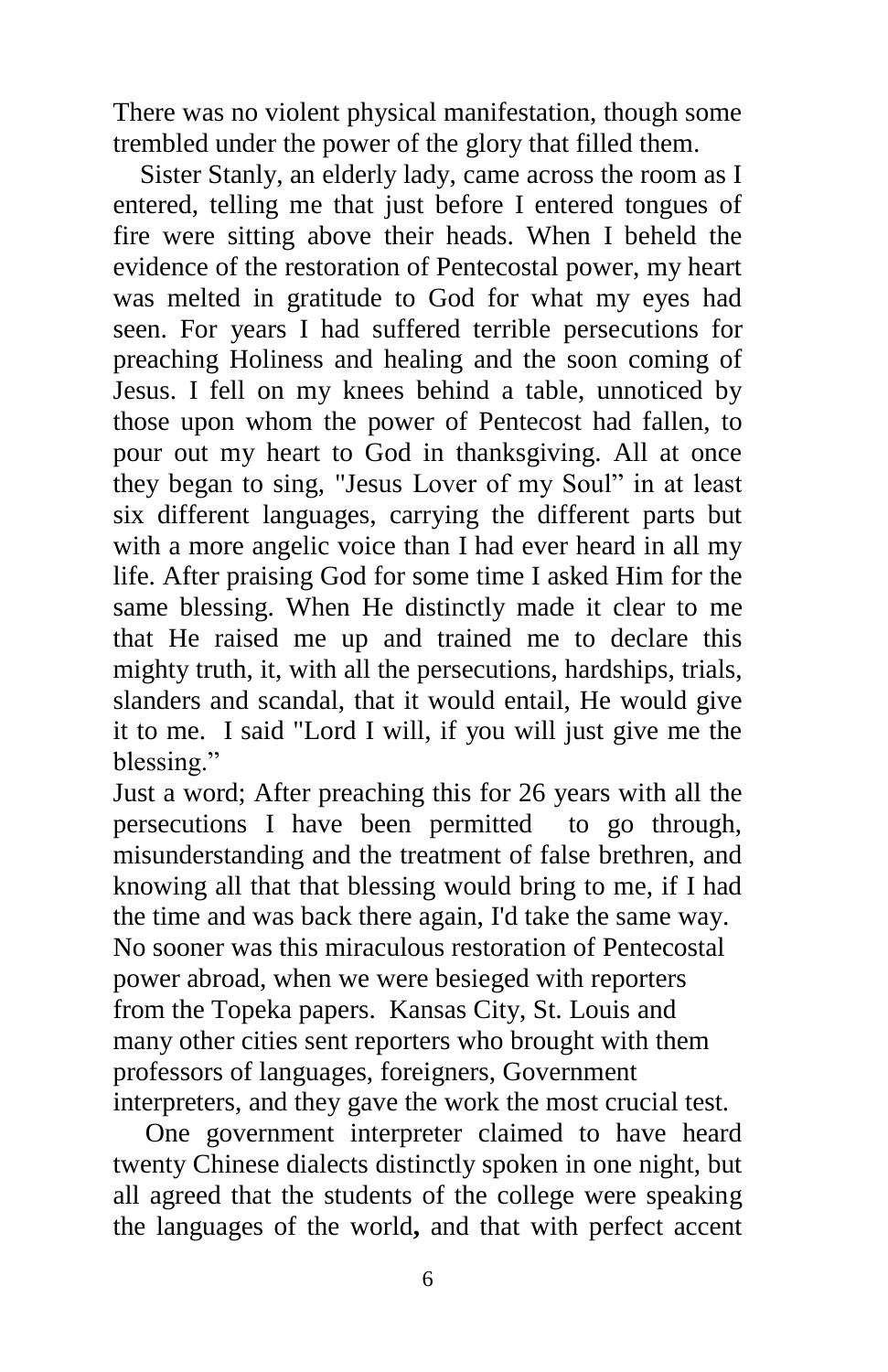and intonation. There was no violent physical manifestation. There was no chattering, jabbering, sputtering or stuttering. Each spoke clearly and distinctly in a foreign tongue, with earnestness, intensity and God given unction. The propriety and decency of the conduct of each member of the Bible School won the warmest comment from any visitors.

Our first public appearance after others had received the gift of the Holy Ghost was in Kansas City in the Academy of Music about Jan. 21st.

The Kansas City papers loudly announced our coming. Two columns appeared in the Kansas City Journal, with large headlines on the front page. These headlines, being the largest on the front page attracted the attention of the newsboys, and they not knowing of Pentecost from a holocaust ran wildly up and down the streets crying their papers, Pentecost, Pentecost, read all about Pentecost.

I have on record a sermon preached on this occasion. This is the first upon the Baptism of the Holy Ghost in all modern Pentecostal Apostolic, Full Gospel movements. Also on file are all that the papers had to say about these things in that day. Through great trials and persecutions we conducted the Bible School in the city of Topeka itself, then on to Kansas City. At which time I wrote the first book published by any full gospel people called "The Voice Crying In The Wilderness", in which was fully set forth almost in full all that is now being taught in different movements through out the world. Both the pulpit and the press sought to utterly destroy our place and prestige, until my wife, her sister, and myself stood alone.

 Hated, despised, counted as naught, for weeks and weeks never knowing where our next meal would come from, yet feeling that we must maintain the faith once delivered to all the saints. When we had car fare we rode, when we didn't we walked. When buildings were closed to us we preached on the street. Thus continued the fight until the spring of 1903 when a Wesloyan lady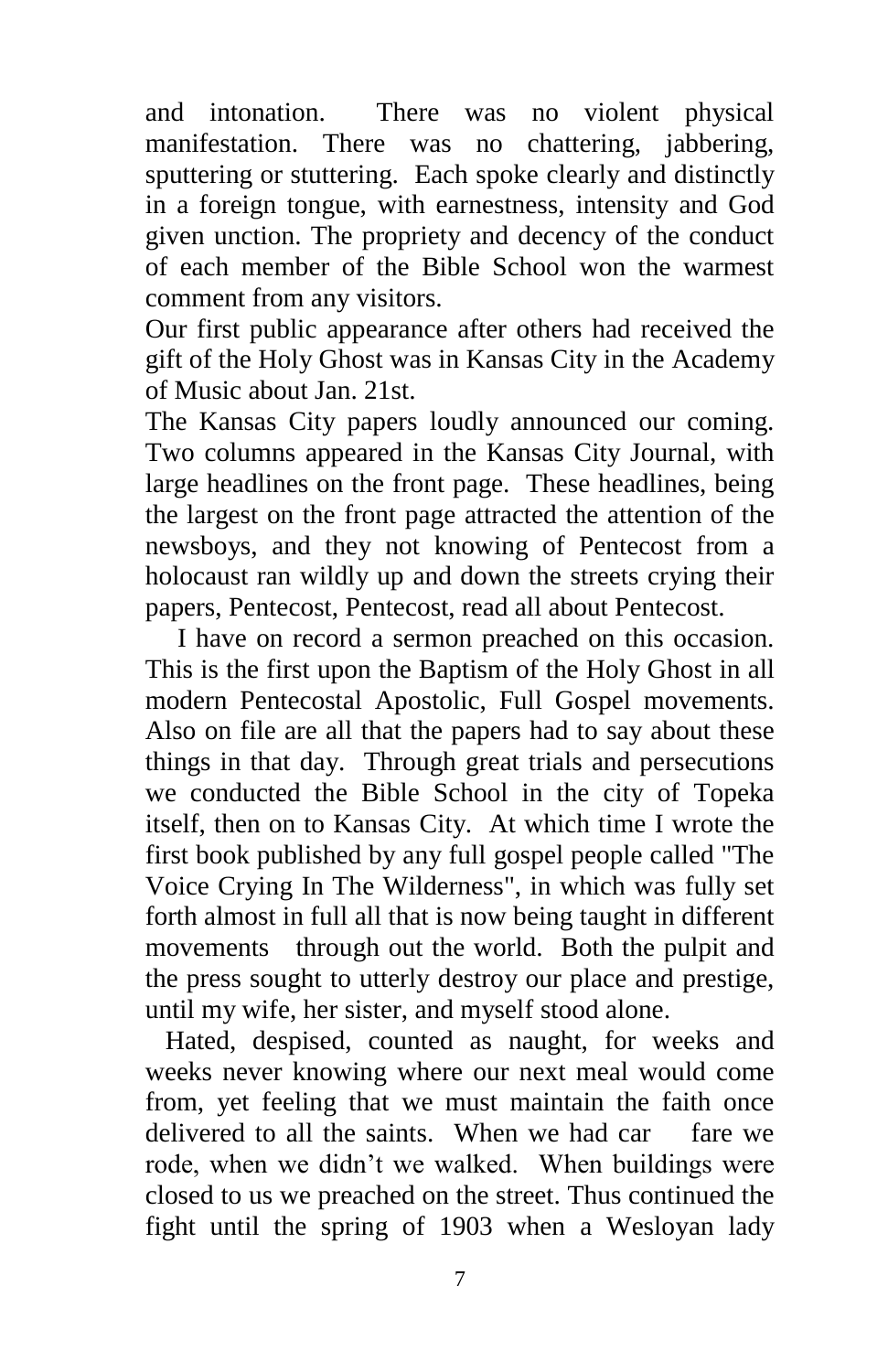minister who was brought into the faith when we had held a meeting in Lawrence, Kan. in March 1901, invited us to hold a meeting in a mission she had established in Nevada, Mo. Here a mighty work was done.

 During the summer months we felt led to EL Dorado Spring, Mo. where people came from all over the United States to try the virtue of spring water for the healing of their bodies. We stood at the corner of the park where steps led down to the spring. People came by the hundreds to hear the message and hundreds were healed, bearing the message to all parts of the United States. Our home was continually besieged with sick and suffering for prayer. One day Mrs. Ed Arthur, of Galena, Kan. who had heard the message on the street and who had been almost blind for years, came to the house for prayer. As she was returning to her rooms, being led, suddenly her eyes were healed, and the glorious light of day broke in upon her. On returning to her home in Galena, Kan. her healing was noised abroad A friend of hers, Mrs. Hinckley, who had been given up by the physicians, who said she had but one chance in a hundred, came to El Dorado Springs, and was healed of a cancerous tumor and deafness in one ear of 42 years standing. With this came an invitation to Galena, Kan., where the revival was opened in a tent. Here the blind, lame, deaf and all manner of disease was healed. Great numbers were saved

With cold weather approaching in the fall of 1903, the Grand Leader building, an immense double store room was secured. Here, nightly for three months people were saved by the hundreds, healed of every known disease, coming handreds of miles to receive the ministry of healing. Perhaps 500 were sanctified and at least 250 received the Baptism of the Holy Ghost. The Joplin Herald . the Cincinnatti Inquirer, the Philadelphia Ledger in writing up this meeting, declared it to be the greatest in power, and miracles since the days of the Apostles. Thousands attended the Watch night services and 600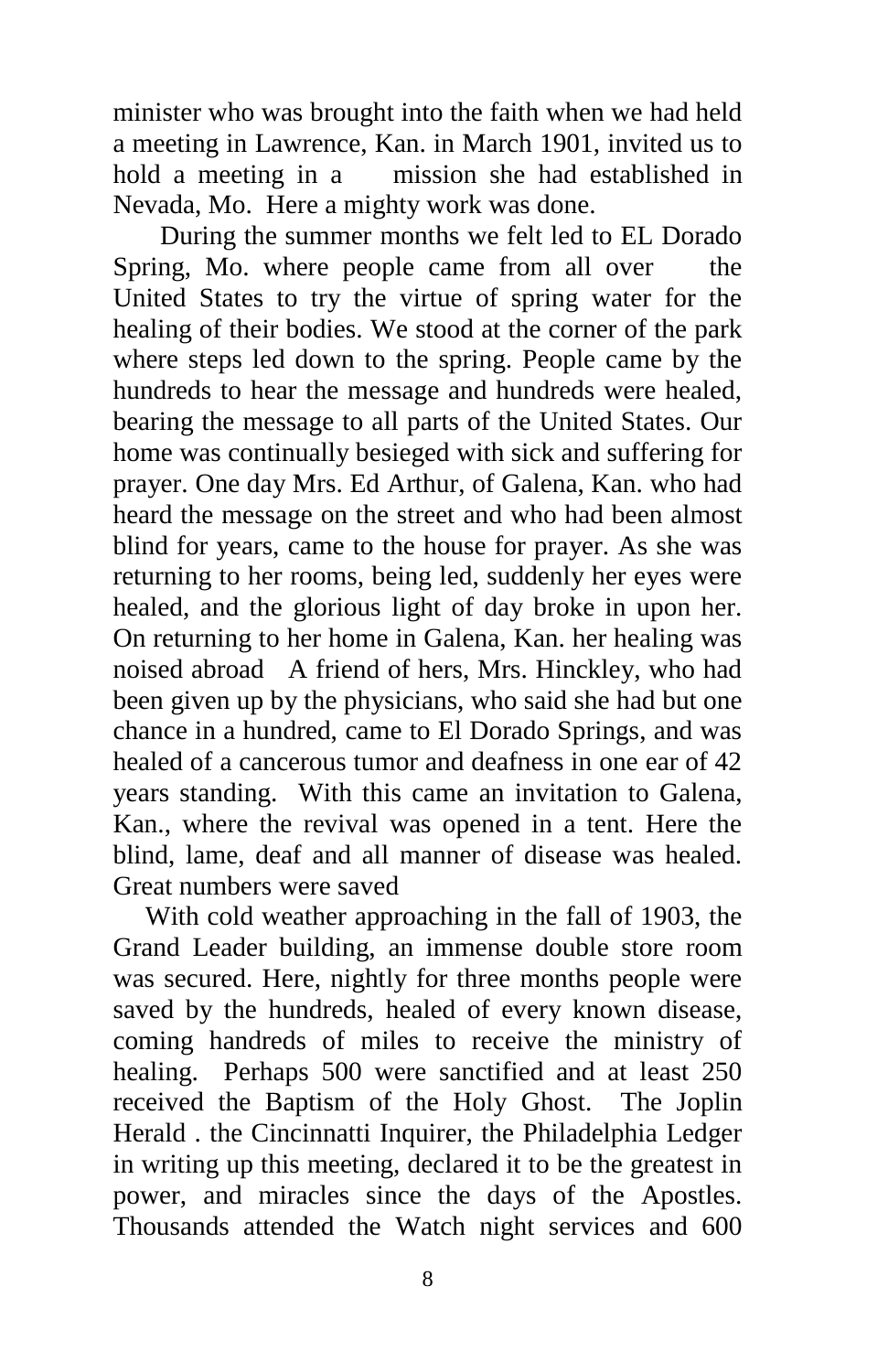remained until after sunrise to return to their homes. Spontaneously, meetings on these lines sprang up in all the mining camps around about. As the need demanded, preachers like mushrooms developed over night and went out to fill the pulpits in these different meetings. This meeting was followed by a great meeting in the City of Baxter Spring, Kan., where I located and have lived nearly ever since. Having been shown the greatest respect and consideration by my fellow men, and where for 22 years they have met annually to celebrate my birthday in numbers ranging from one to two thousand, until it has become a National affair. Meetings were then held at Melrose, a small village, 12 miles west of Baxter Spring, Kan. and as a result, the first Apostolic, Pentecostal or Full Gospel Chapel., of all modern movements, was erercted at the cross roads of Keelville, 10 miles west of Baxter Spring, Kan,. After a tremendous meeting with thousands in attendance, held in the great store rooms of the Roosevelt Flats at 9th and Main Sts., Joplin, Mo. at which so many people were saved and healed so that from the ends of the years 1903 and 1904 thousands of people from Carthage, Mo. through south east Kansas to Mimi, Okla. were believers in the power of the faith once delivered to the Saints. My physical strength gave way under the stress of labors and some of the people from that section of the country having moved to Texas asked me to go. I sought rest in the spring of 1904 with my friends at Orchard, Texas. In three days after I arrived there a great revival broke out and I was instantly strengthened for the campaign. So many were healed and so many saved and baptised in the Holy Ghost that there was scarce one left to plead the cause of the wicked one. Returning again to the work in Kansas and Mo. we held several meetings , culminating in the hard fight at Columbus, Kan., at which at the close a company of 18 workers accompanied me back to work in Texas. Stopping briefly in Orchard, Tex. where we were joined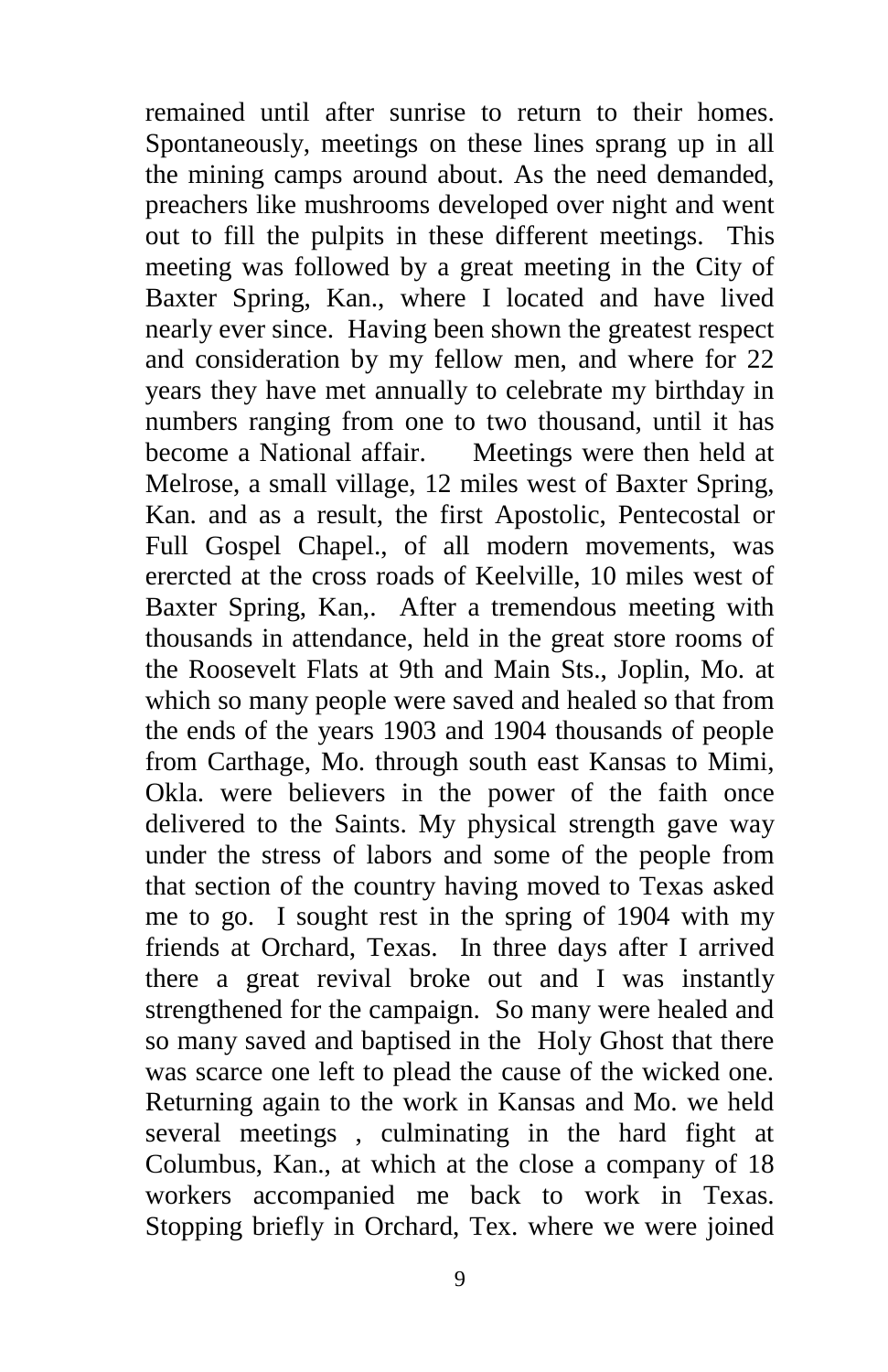by six other helpers, we invaded Houston, Texas in the summer of 1904. Without money, without taking collections, trusting only to God , we secured the Bryan Hall, then one of the largest in the city, threw out street worker, house to house visitation, until a mighty sweeping revival swept the city and towns about. Blind, deaf, lame, sick, haunchbacks and even those who had begun to mortify in death were healed. The Sanctifying power as well as the Pentecostal Power of God swept the meeting. I have copies of the Houston Post and Chronicle of those dates. Nothing like it had ever been heard tell of.

 From this meeting went out workers to Alvin, Angelton, Brazoria, Neadville, East Bernard, Wallis, Brookshire, Katy, Humble and Crosby and many other places. Every where swept the power of God. Thousands became believers in the Full Gospel or Apostolic Faith as it was then called. Returning with most of my workers to northern fields again I after enlisted another company in the summer of 1905. With my new company of workers I again invaded the Southland. It was reckoned in the summer of 1905 that 25,000 people accepted the light of the Full Gospel. After visiting the different missions in south Texas we opened a campaign in Caladonia Hall, Houston, Tex. The street work, the slum work, won the admiration of the citizens of Houston.

 W.F. Corothers, a Holliness preacher, who had accepted the faith the year before had gathered a large assembly in Brunner, a suburb of Houston. Following this revival we opened the work in Los Angeles. He had had a small Holiness church in the suburbs. He came daily for three months, taking all the truths and teachings that we had held from the beginning. Later both in his preaching and in the articles he wrote for his paper, he wrote word for word the things he had learned there. Early in the spring I made up the car fare and sent him as the first advocate of the Apostolic Faith to Los Angeles, Calif. where on Bonnie Bare St., with a company of white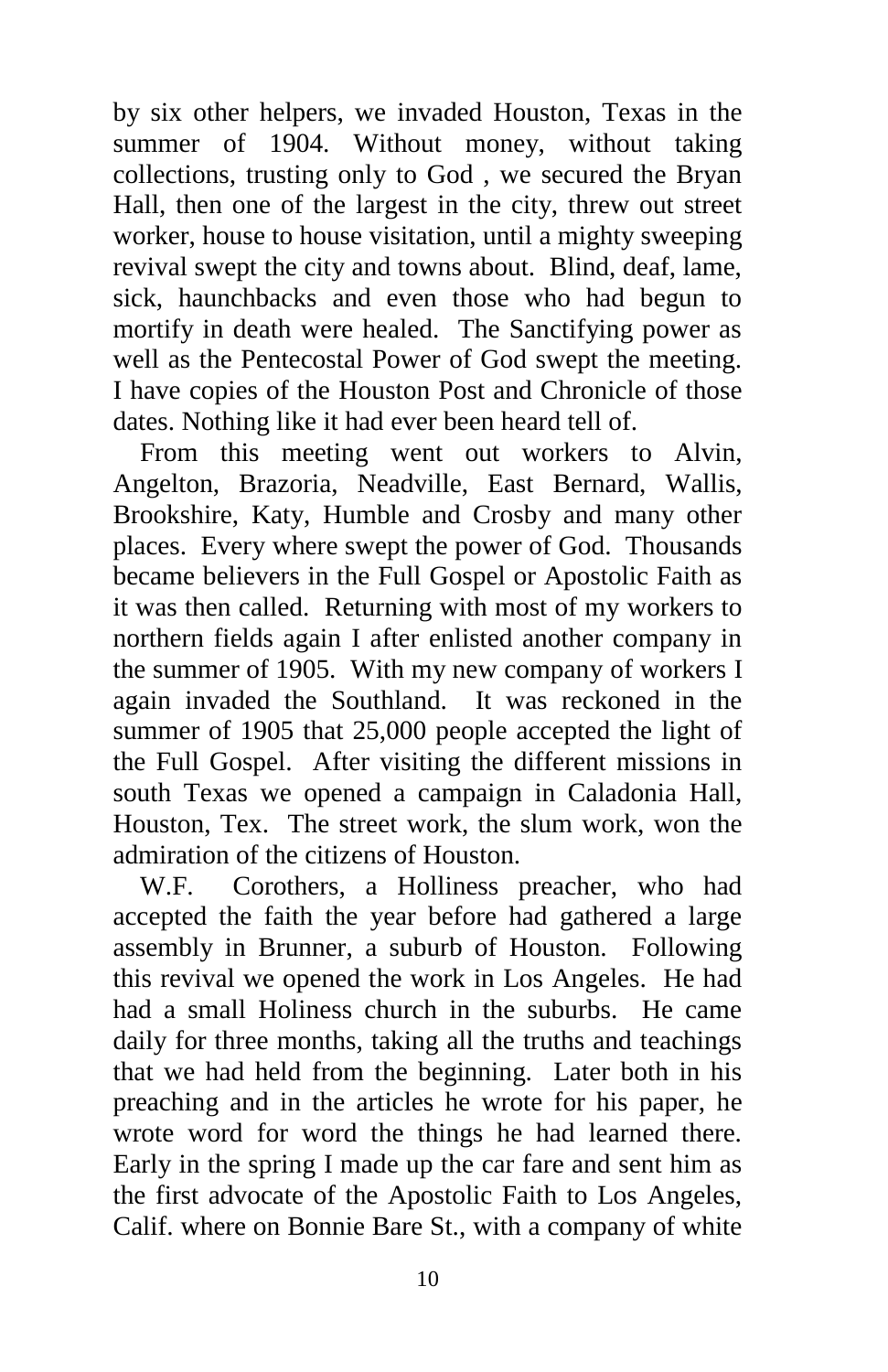and colored, Pentecost first fell in Calif. Moving from there to Azuza St., where one of the most tremendous religious upheavals of modern times occurred. But which later became tremendously freighted with wildfire and fanaticism, and yet through the printing of the papercalled the Apostolic Faith, and the news that went out, Pentecost was soon known through the world.

From this place went Mrs. Crawford, who established one of the Gospel movements in the country in Portland, Oregon. With immense headquarters and missions in many parts of the U.S. she was the first white woman to receive the Baptism of the Holy Ghost on the Pacific Coast. About this time Bro. Seymour wrote me frantic letters appealing for help. Spiritualistic manifestations, hypnotic forces, all the old time working up the animalistic power known among the colored people in camp meetings in the south with all manner of' fleshly contortions broke loose in the meetings.

He appealed to me to come quickly to help him weed out that which was real and that which was false, but during a camp meeting held in Baxte Spring, Kan., in the early summer of 1906, I received a definate call to Zion City, Ill. to the home of Dr. Dowie, as any of the prophets of Old Testament times were called of God. Dr Dowie had been discredited and displaced. The actions of the new man who took his place had disgusted a host of Dr. Dowie's followers both in Zion City and throughout the world.

After entering the city and all doors being closed against me we opened meetings in many of the best homes of the city. Every night we had five meetings running which lasted from 7;00 P.M. until 12;00 P.M. with residences crowded upstairs and down. (Under special ministers and helpers) I made it a point to preach in five different homes every night. I preached at the first one at 7;00, the next one at 8;00, the next one at 9;00, the next one at 10;00 **,**  the next one at 11;00. The results were that hundreds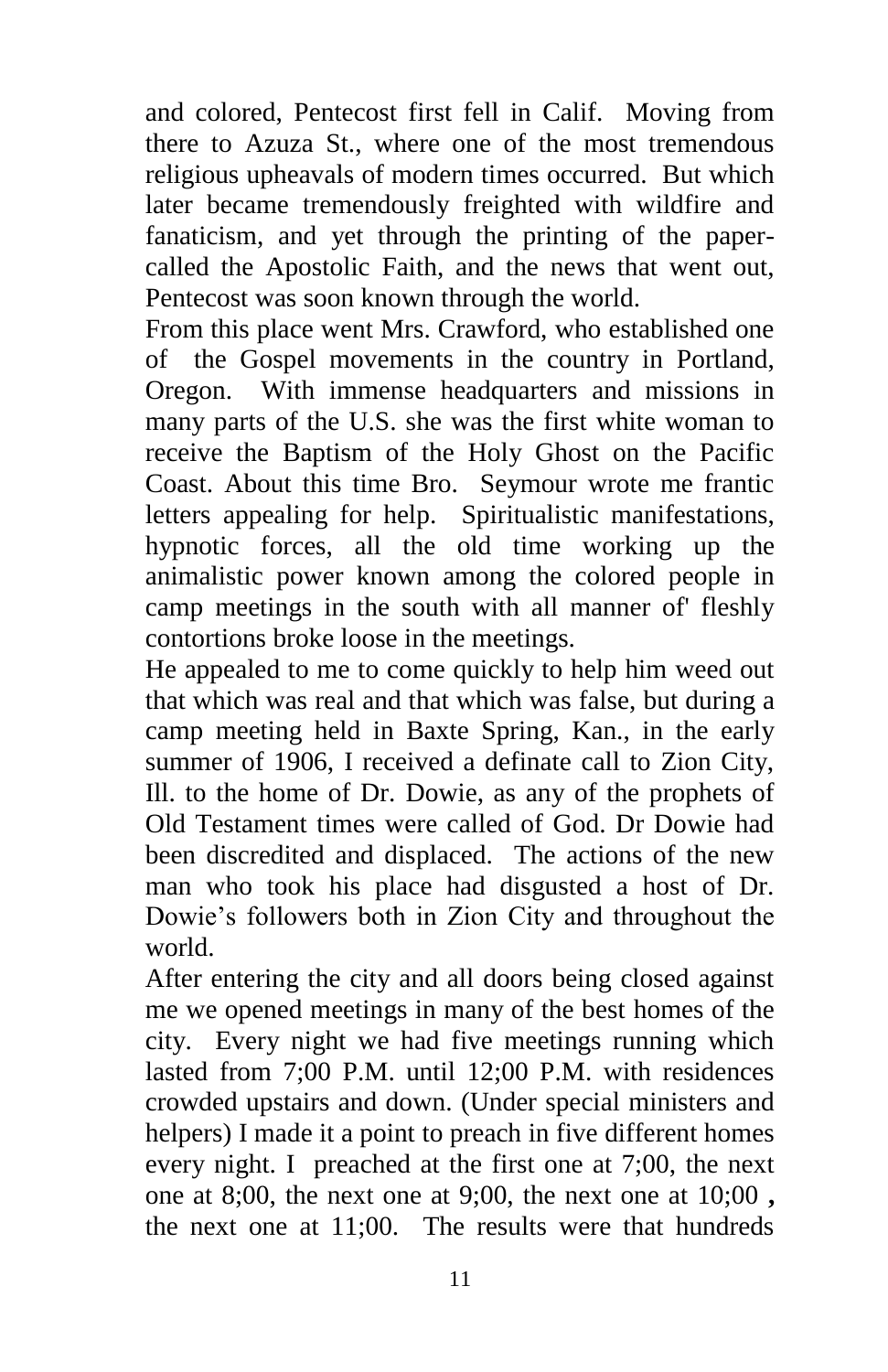were reclaimed from a backslidden state, marvelous healing took place,

Pentecost fell profusely, and thousands of' Dr. Dowie's followers in Zion City and through the world, by reading my sermons in the "independent", were brought into the light of a fuller gospel than they had previously known. Dr. Dowie's ministers, workers, and Evangelists numbered at least 500 and are among the best in the world today.

Mr. Fred Bosworth, noted minister of today, was sanctified and baptised with the Holy Ghost and went out to his wide fields of labor. South Africa was swept by workers that went out from that meeting, who were instrumental in bringing this gospel to Mr. Robert Semple, first husband of Mrs*.* Aimee McPherson, and who received the light of the restoration of the Gospel of Jesus Christ from him.

In a later meeting , Raymond T. Ritchey, then a lad of 19 years, after a desperate struggle was wonderfully converted , whose ministry has awakened thousands to the knowledge and power of the faith once delivered to the Saints. From this first campaign in Zion City we returned to Los Angeles. To our utter surprise and astonishment we found conditions worse than we had anticipated. Bro. Seymour came to me helpless, he said he could not stem the tide that had arisen. I sat on the platform in Azusa Street Mission and saw the manifestations of the flesh, spiritualistic controls, saw people practicing hypnotism at the alter over candidates seeking the baptism, and also many who were receiving the real Baptism of the Holy Ghost.

After preaching two or three times I was informed by two of the Elders, one was an hypnotist (I had seen him lay his hands on many who came thru chattering, jabbering and sputtering, speaking in no language at all) that I was not wanted in that place. With workers from the Texas field we opened a great revival in the W.C.T.U. building on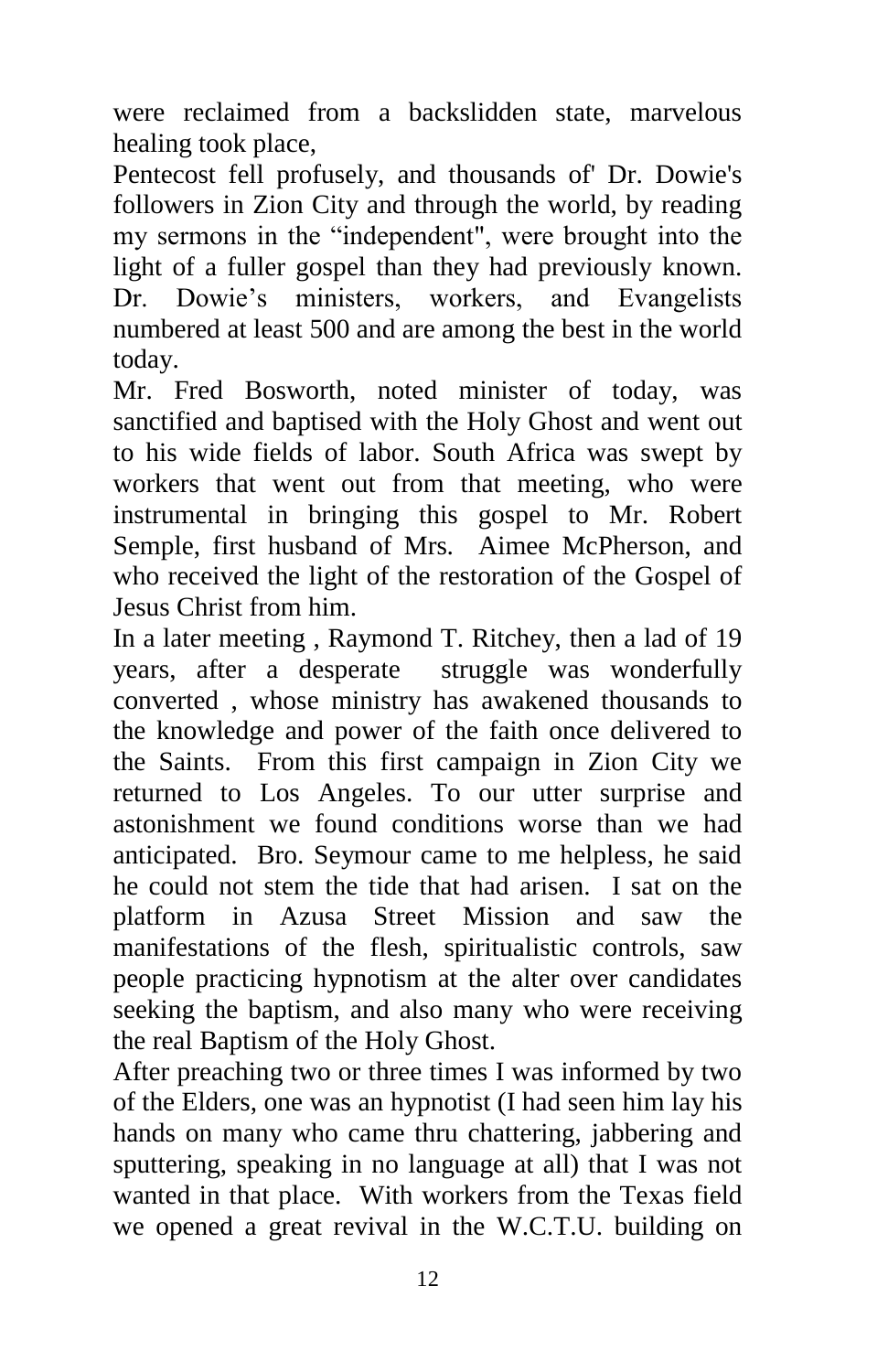Broadway and Temple streets in Los Angeles. Great numbers were saved, marvelous healings took place and between two and three hundred who had been possessed of awful fits and spasms and controls in the Azusa street work were delivered, and received the real Holy Ghost and spake with tongues.

During the years from 1907 to 1910, the latter rain spread with the rapidity of a cyclonic revival through out the world. Workers penetrated every country with the flaming message of the restoration of primitive christianity. Many religious movements and schools there captured, and had it not been for wild fire and fanaticism, spiritualistic and hypnotic forces with a lot of the old negro performances which were dubbed Pentecostal manifestations that accompany nearly every Christian worker that went out from Azusa street in Calif. the work would have appealed more fully to hundreds of thousands than it did. The power that was to accompany Pentecost was not foolish, ridiculous, insane, idiotic, fleshly performances, but the power to WITNESS.

The specific office of Pentecost is to give to the world a preaching church. During these years demonized spirits entered into many that would be leaders who immediately sought to organize, and harvest all the forces into organized movements that leaders and preachers might gain an easy living out of dupes. Perhaps nothing has been such a curse to religion as these evil spirits entering into would-be-leaders to organize the people of God.

Luther never intended to organize his work and neither did Wesley or Alexandra Campbell, but after their death, lazy , profligate mercenary preachers imbued with the spirit of hell, organized the results of their great work, thus creating manifold divisions among the people of God.

The Holiness work 30 or 40 years ago bid fair sweep to the world, untill the spirit of organization entered the meetings. So with Pentecost, a world sweeping revival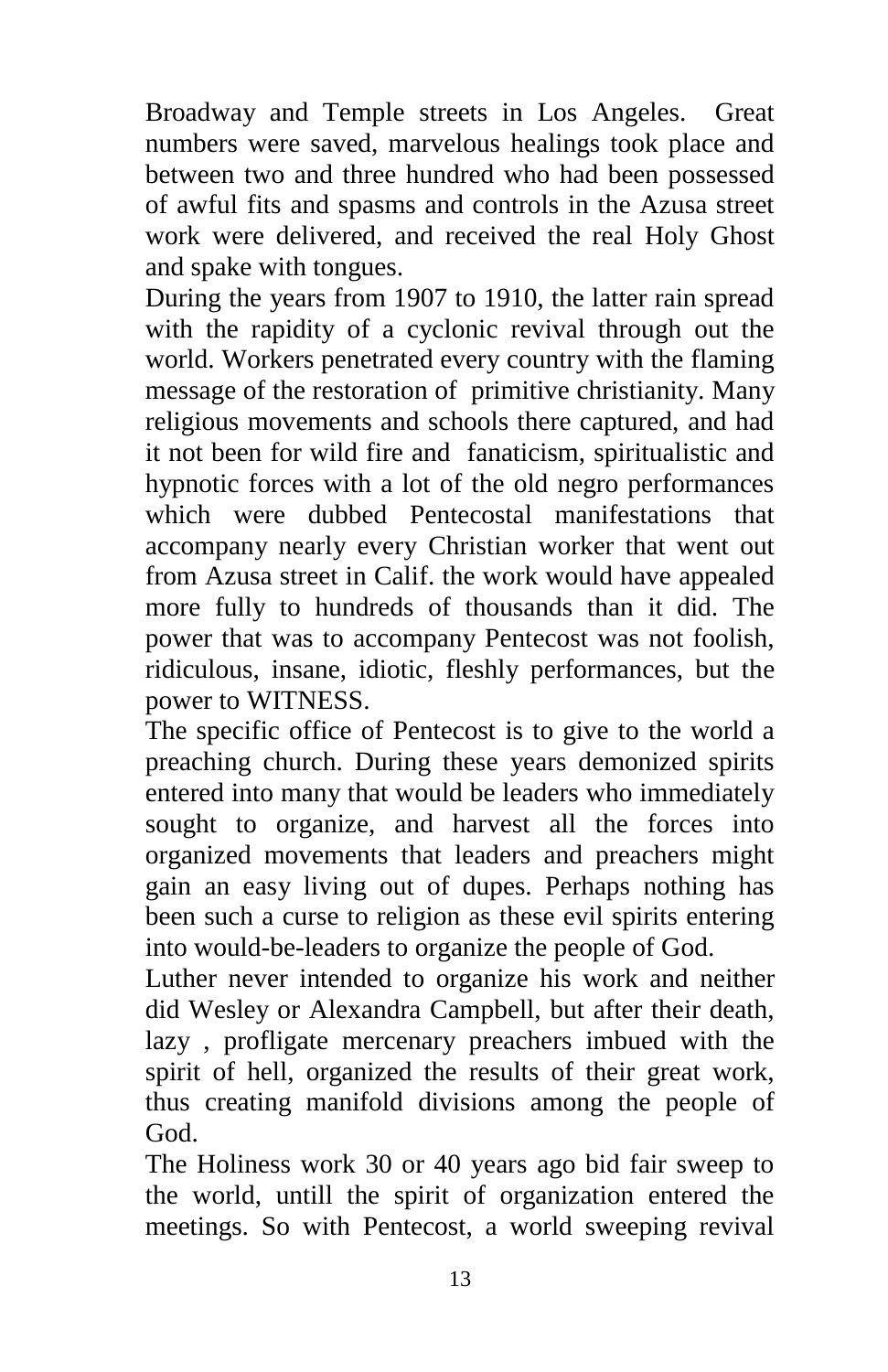was on, untill mercenary faithless ministers began to organize different movements. Their arguments in each case was of a new organization that would unite all Full Gospel people with them. Thus bringing about a glorious church without spot or wrinkle to welcome back the KING.

 Paul said, "Where there is divisions among you there is every evil thing" untill a pitifull spectacle is now presented to the world with 15 to 25 organized Holiness movement preaching sanctification when Jesus said that if we were sanctified we would all be one, and l5 to 25 organized Pentecost movements when Paul said we were to be baptised with the one spirit into the one body. With our forces all divided in this despicable manner, create a situation at which the old line preachers and sensible worldlians laugh, while every new preacher who creates any special stir starts a new organization.

When ever Satan decides on the down fall of any preacher and at the same time the destruction of many souls who have confidence in them he surrounds such a preacher (male or female) with a myriad of religious spirits who create a great religious stir and tends great popularity to their ministry, and often great numbers of converts are seemingly made and sometimes seeming healings results, but all this is to make the decption stronger in attracting a multitude of followers.

 A "give" spirit enters these people and they are willing to sacrifice the last thing they possess in the interest of their favorite leader untill untold wealth flows into their hands, and like a sky rocket they shoot upwards illuminating the sky, dazing the multitudes who have pinned their faith to those leaders are suddenly undecieved, their idol falls, their faith is is wrecked and a pitifull multitude staggers along the religious highways leading backward and downward to hell.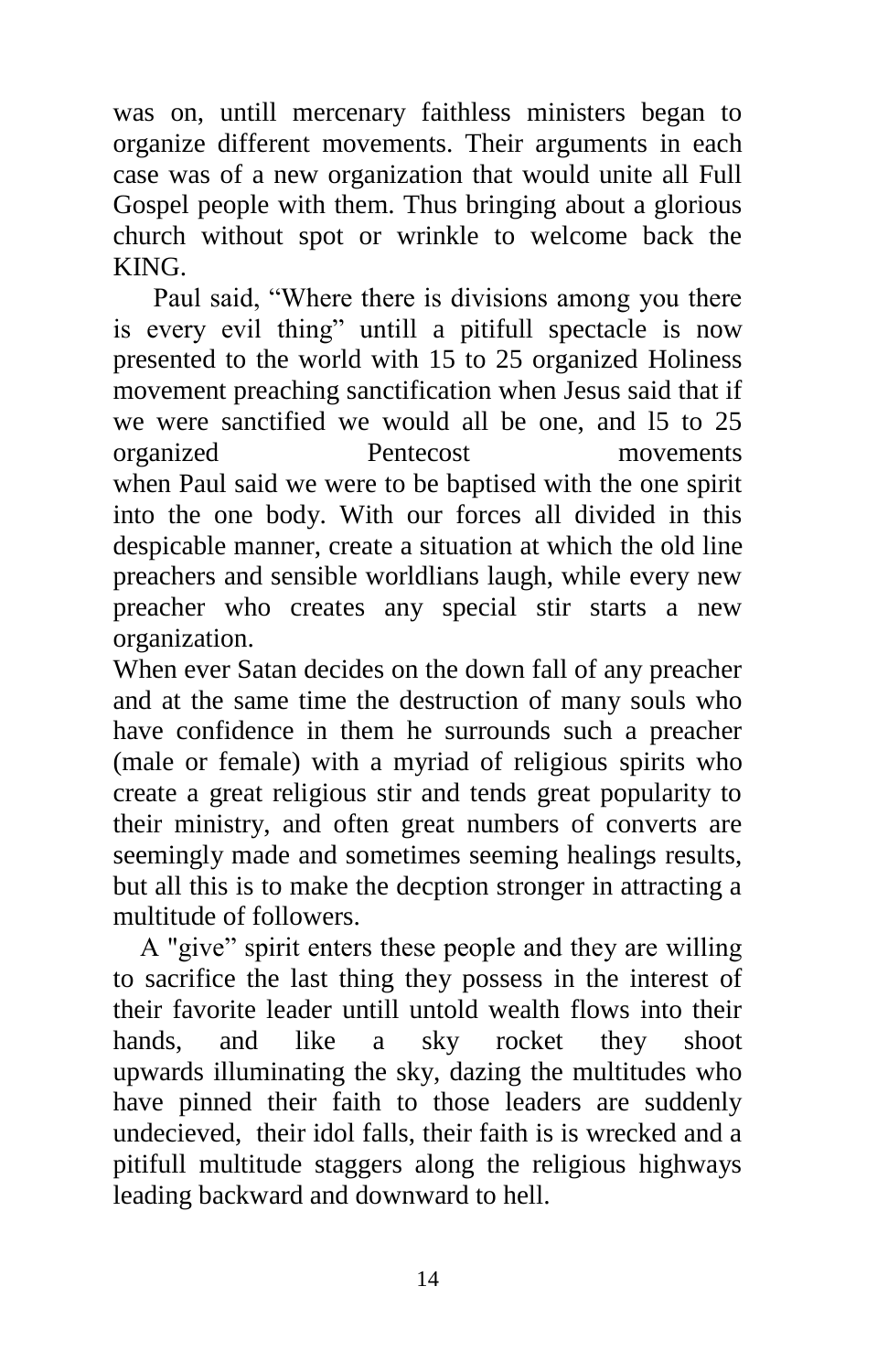Brethern, from the beginning I have maintained that this Full Gospel movement is not to organize new churches or start new movements or elevate men and women to great leadership, but to preach this gospel of the kingdom to all the world as a witness and that we as ministers and evangelists have only a message and no authority to organize or set the church in order as that special work belongs to the Christ of God who Himself will set in order the glorious church without spot or wrinkle, and that our unity can only be found in the bond of love and the unity of the spirit loving each other with pure hearts fervently, in honor prefering one another, each one filling their place in the body, the church, beautifully compacted and joined together by that which every joint supplies and working in wondrous harmony.

That all the ministers could work in the interest of each other and such movement which began 26 years ago still maintains hundreds of missions and perhaps 100,000 adherents with hundreds of preachers and evangelists and we maintain the National Camp Meeting at Baxter Spring, Kan, or within a radius of full Gospel Pentecost believers in the world. All the position that I have ever know in this great unified body of believers is a sort of seniority, because of the years I preached this gospel before others did, and I have been granted a position of authority upon the question as to what is Full Gospel or Pentecostal meeting or teaching.

We have at all times maintained a spirit of fellowship and love for all others of every name sect, and order.

 Nearly all the fight of 26 years that has been waged against me has been caused by jealousy in the hearts of those organizing who sought to lord it over God's heritage under one system of organization and another, until today the majority of Full Gospel Pentecostal missions are either ruled or lorded over by some man or woman who are complete dictators and spend their time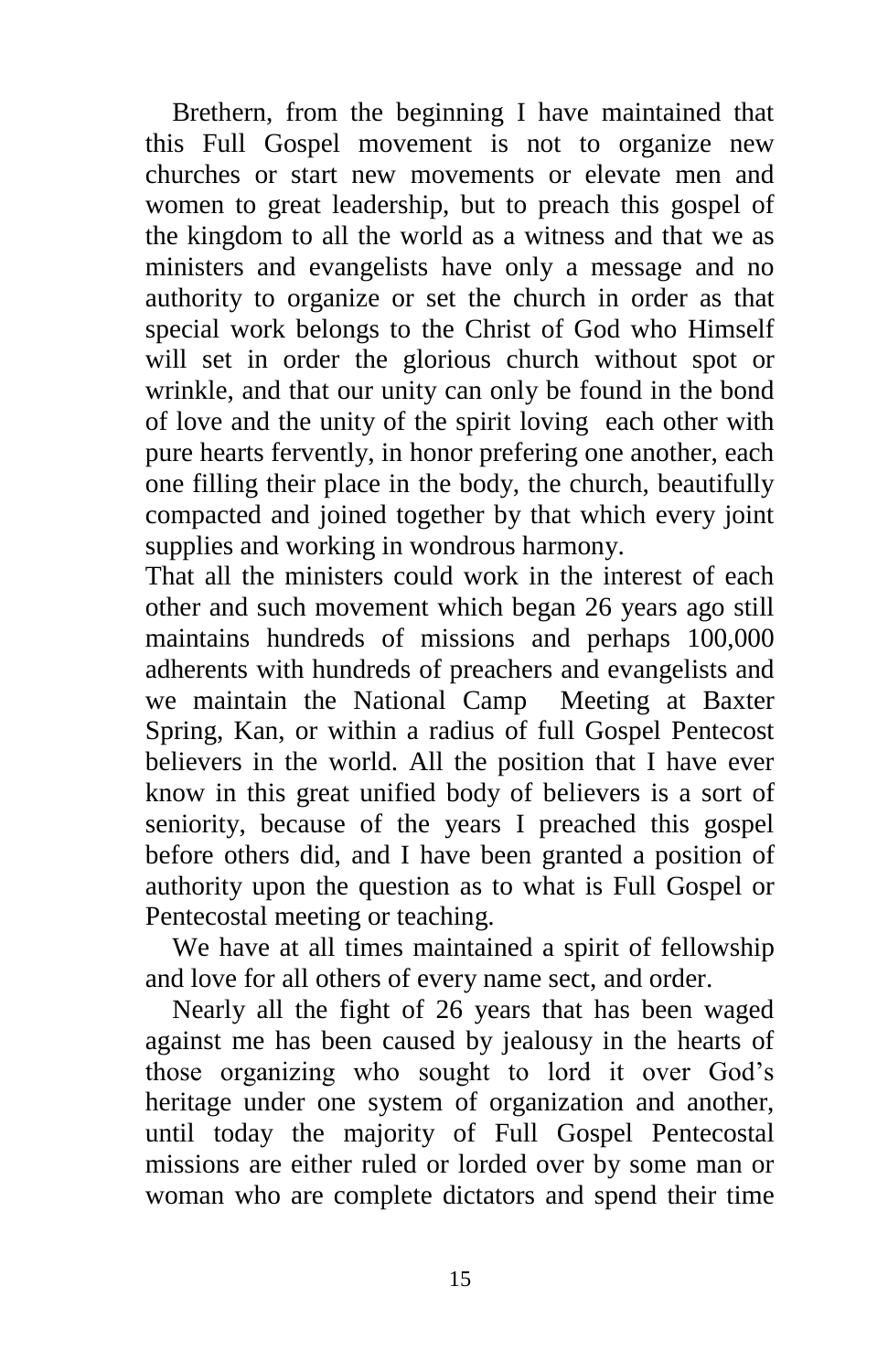in gathering tithes and seeking to obtain the titles to the church property.

 Such a spectacle is presented in one city in the country where eight or ten religious leaders are today worth from \$50,000 to a million gained out of their followers. Commercialism has well nigh eaten up the Full Gospel Movement.

 Our original plan, which we maintain was strictly bibical and was that in each locality a community chapel would be opened where all the people of the community, where church members or not might find a church home, where they express a larger faith in God than they could in their own creed- bound institutions, and where unchurched people might find a place to work for God and all together maintain a great revival spirit the year around.

It was a church where the control of affairs was wholly vested in a board of elders and that local sovereignty was the Bible order and where pastors and evangelists were invited by the elders and those regularly attending such meetings invited them, and that we should have an intinerant ministry both pastoral and evangelistic offices. Each one doing their respective offices and then moving on.

I maintain that dictatorship of preachers over audiences of this kind is property itself, and that all Holiness, Full Gospel Pentecostal missions that have organized themselves into little churches are part of Babylon and will go down in the coming crash when Anarchy sweeps the world.

 Among the prominent leaders that came up in the movement was J.W. Seymore, the colored man, who started Azusa Street. He had spent six months getting all the teachings in the Bible School in Houston, Texas, and we sent him to Calif. From this work the first white woman to receive the Holy Ghost on the coast went to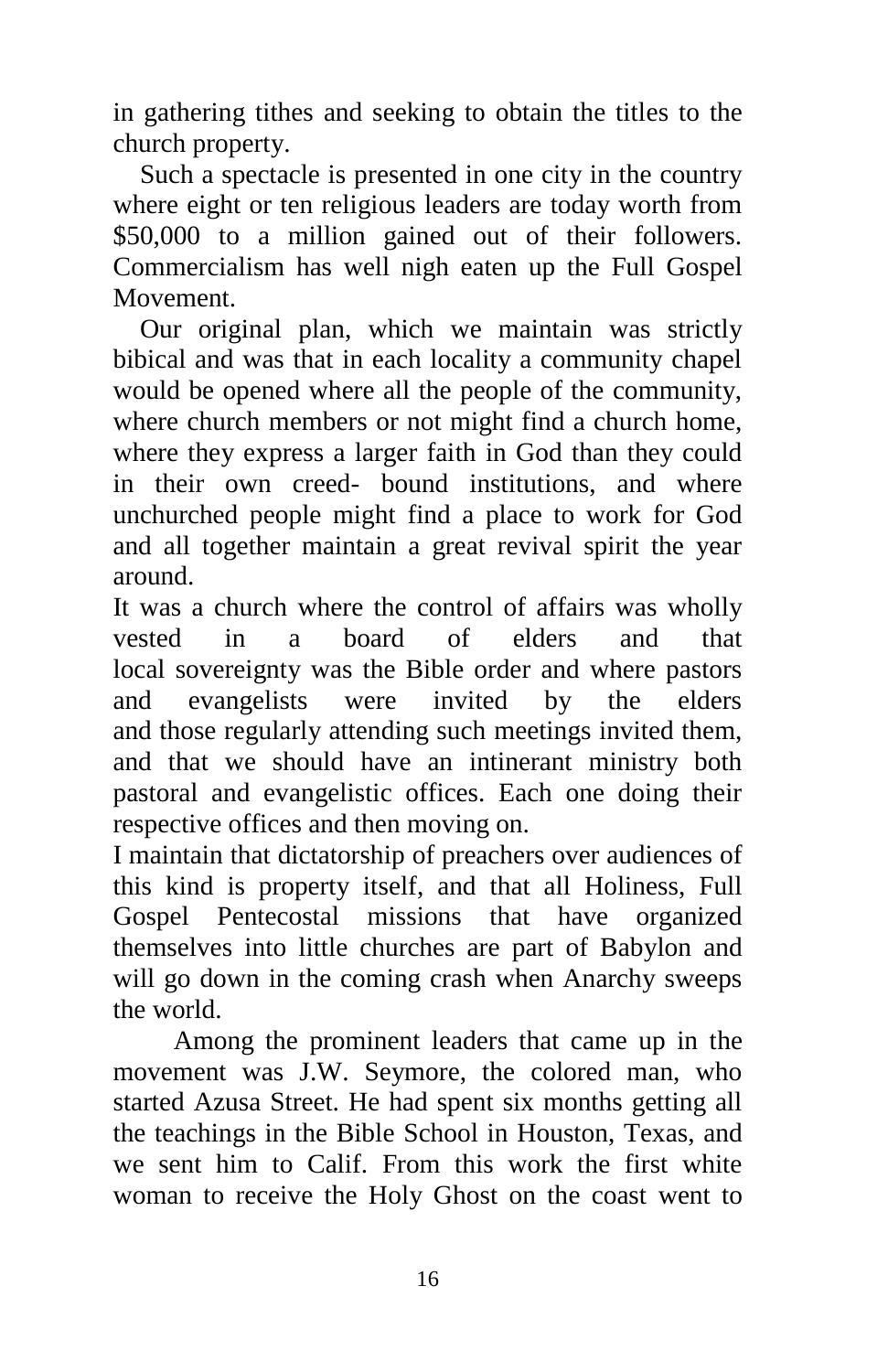Portland, Ore and established the immense work called the Apostolic movement.

 She was Mrs. Crawford. She maintained most all the teachings of the movement except the hellish anti-Christian doctrine of eternal torment and inherent immortality which we have always utterly repudiated as wholly unbiblical invented by the Roman Catholics and adopted by the Protestants. As a result of the work in Zion city thousands of former Dowiettes through out the world became independent Christians and at least 500 ministers and Christian workers went out to the ends of the world to preach the Full Gospel. Among them was the Bosworth Evangelistic forces, the Richey Evangelistic forces, the John G. Lake Evangelistic forces, which created such a stir in South Africa until mighty miracles were wrought and hundreds of thousands of whites and natives were brought to the light of the Full Gospel.

One Evangelistic party who deserve much credit because of great sacrifices undergone to secure knowledge which afterwards gave them much prominence as Evangelist are the Morton Sisters. In the early days of their Christian experience Sis.Eva taught school during the winter months, saving as much as she could of her salary, while Sis. May and Bess remained at home to sew and prepare the necessary things to enable them to attend the National Convention where they might obtain the teachings and be instructed in the things of God. Then loading everything into a covered wagon with a small team of horses, they used to come over 100 miles walking up the hills to relieve the horses and thus foot sore and weary came into the meetings. Afterwards they secured work in factories, both in Chicago and Zion City helped them that they might receive furthur instructions in our meetings, that they might be further prepared for their life's work.

 The result have been that they have done a mighty work for God.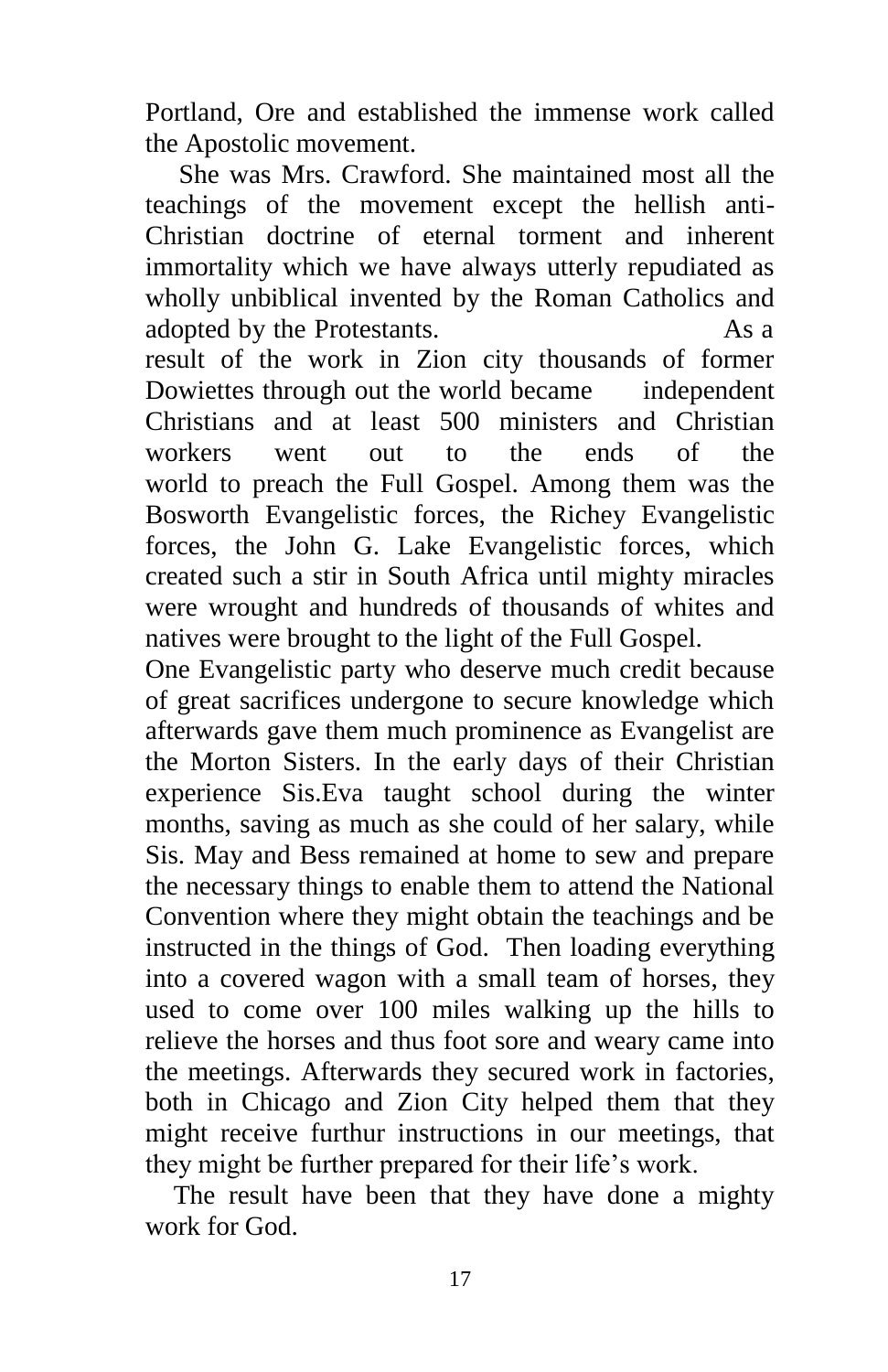It would take too long in this article to memtion the very prominent men and women in every country of the world who are now preaching the restoration of the Full Gospel, untill you can scarcely enter a community where you will not find meetings of larger of less proportions along Full Gospel lines. The saddest part of all is the despicable jealousy among preachers and missions of various organizations.

 Regardless of what work may be going on in any community backed up by any of the Full Gospel movements, each of the other movements are seeking to enter, steal the sheep and start a new corral of believers. But in spite of all this the day is coming shortly when all churches and missions will utterly be broken down and the truly spiritual ones will be gathered into the garner and united togeather in the bond of love and the unity of the Spirit believing and practising every thing that Christ and the Apostles taught which is an essential preparation to meet the Lord, and the church all glorious without spot or wrinkle will not be the result of some man or womans organizing schemes but inaugurated by the Lord Himself. His church is a spiritual house, built up of lively stones, baptised by the one spirit. into the one body over which "He sets in the church Apostles, Pastors, Teachers, Prophets, Evangelists, miracles, helps, healings, governments and diversities of tongues.

 All self-exalting leaders of today are blaming God for having led them to do this or that or the other thing until often I am sorry for God for the things that these would be leaders lay to His charge.

 All selfish, mercenary, honor loving preachers are bound to fall and bite the dust, and all their selfish schemes fail, and only those who unselfishly pour out their lives before God in humility will be able to go on. Even now many of them are going that way. Many with understanding shall fall to try those that remain, yet those who fall shall be "hopen with a little help".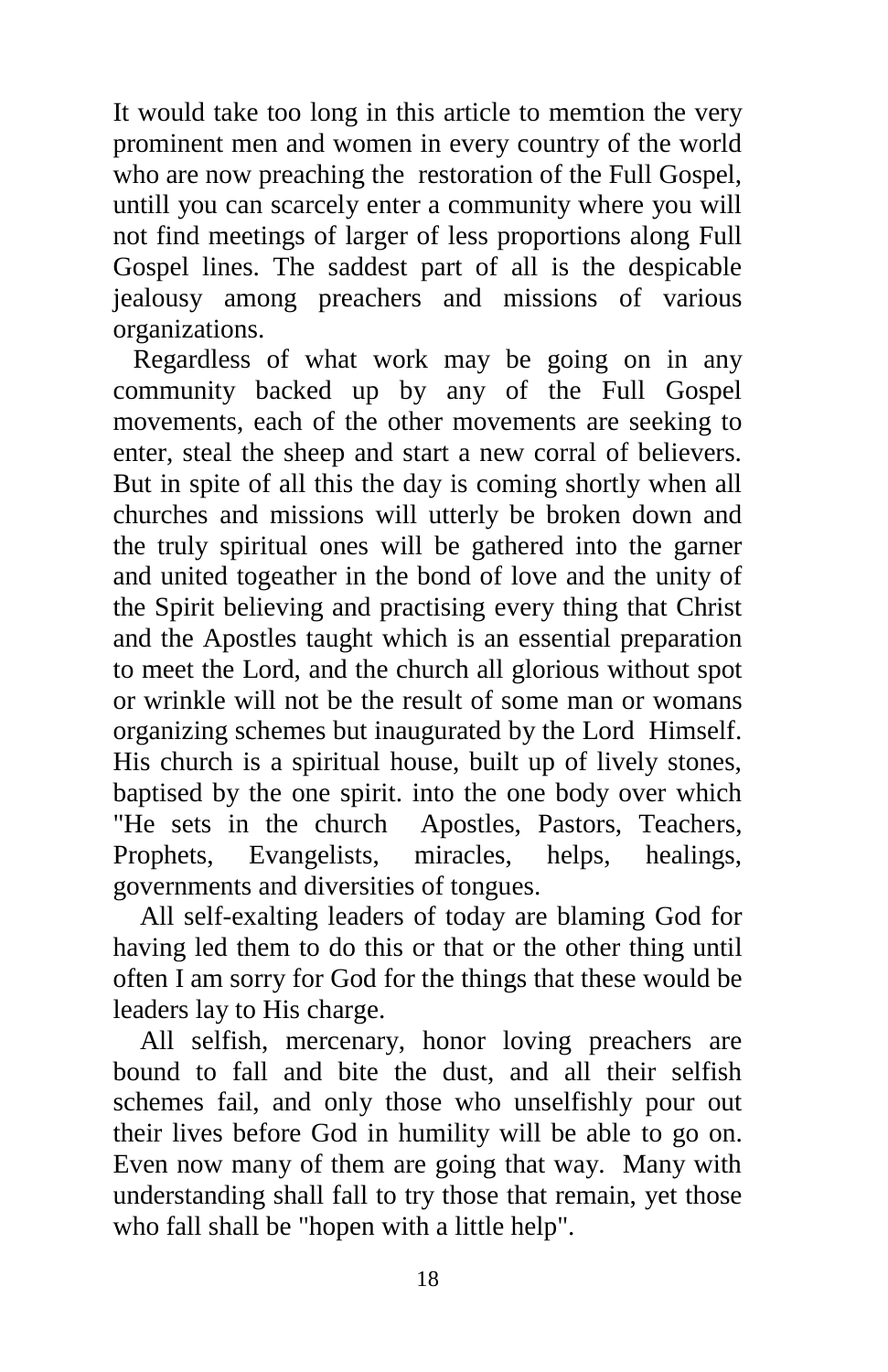When ever an individual gets another Christian or a preacher or leader between himself and God, or exalts any man in their own stead or estimation, that individual thus exalted is bound to fall, in their estimation, so they can get their eyes off that one and on to Christ. God may permit us to use some one for a crutch for a season, but after a while He will break every crutch, however painful it may be to us until we lean wholly and soley upon the Christ of God.

 Every babylonish woman (church organization) must be divorced until we lean wholly upon Him, espoused to one husband, even Christ.

THE PEOPLE WHO ARE TO COMPOSE THE GLORIOUS CHURCH WITH OUT SPOT OR WRINKLE WILL BE THE TRULY SPIRITUAL ONES WHO WILL BE DRAWN OUT OF ALL THESE BABYLONIAN CHURCHES AND MOVEMENTS INTO A FREE AND INDEPENDENT CHRISTIAN LIVING, THUS PERMITING THE CHRIST OF GOD TO ASSEMBLE THIS FREE MATERIAL INTO THE GLORIOUS CHURCH. AND IN SPITE OF ALL OUR PREJUDICES, DIVISIONS, SCISMS. CREEDS, DOCTRINES AND TEACHINGS THAT NOW SEPERATE THE TRUE PEOPLE OF GOD, THAT DAY IS SOON COMING WHEN PURGED FROM SECTARISM, SELF EXHALTATION, ECT. ALL THE TRUE PEOPLE OF GOD ARE GOING TO BE BROUGHT INTO BLESSED UNITY, FELLOWSHIP AND LOVE, SEE EYE TO EYE, HAVE THE SAME JUDGMENT AND THEN AND NOT UNTIL THEN WILL THE MIGHTY WORK OF CHRIST AGAIN BE SEEN IN THE EARTH.

 WHEN FAIR AS THE SUN, CLEAR AS THE MOON, TERRIBLE AS AN ARMY WITH BANNERS, THE CHRISTIAN CHURCH WILL GO TO THE ENDS OF THE WORLD IN THE LAST GREAT